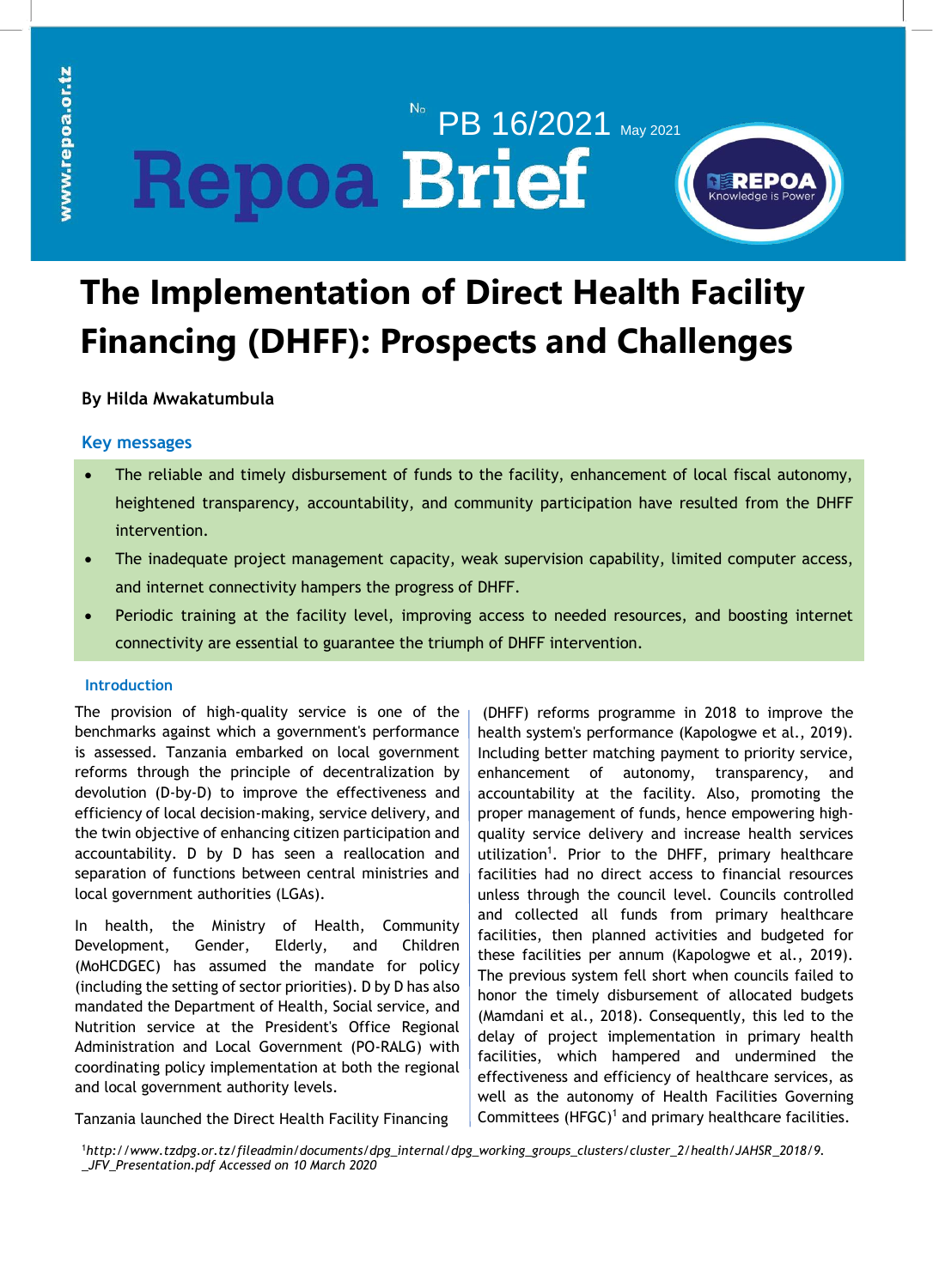In principle, DHFF focuses on improving the revenue autonomy of HFGCs and facilities through fiscal decentralization to promote primary healthcare services. The Regional Health Management Teams (RHMT) and Council Health Management Teams (CHMT) are envisaged to provide guidance and mentorship to facility owners (Clinical Officers in charge) and HFGCs on issues related to accountability and governance at the facility level. That includes the use of financial and reporting online tools like the Facility Financial Accounting and Reporting System (FFARS).

This policy brief summarizes findings from a field study that analyzed the prospects and challenges of implementing DHFF intervention. This qualitative study was conducted in four regions, namely Dodoma, Singida, Mwanza, and Tabora, covering one LGA in each region and one primary healthcare facility per LGA. The primary data was collected through interviewing central and local government officials, service providers at the primary health facilities, and local service users. Then, secondary data from desk reviews were deployed to complement data collected from the field.

#### **Findings**

Overall, the DHFF was found to have positively influenced primary health services in three key operational areas:

#### **Reliable and timely disbursement of funds**

Fieldwork indicated that the timeliness and reliability of health funds disbursement had improved considerably, and the receipt of funds is guaranteed. Previously, funds were delayed or even reallocated at the LGA (Frumence, Nyamhanga, Mwangu & Hurtig, 2014). Facility owners were relieved by the current intervention because funds are disbursed mostly on time and directly to the facility accounts.

*"Since the introduction of DHFF, the receipt of funds is most timely and guaranteed at our facility, which was not the case previously." - (Service Provider – Mwanza)*

#### **Local fiscal autonomy**

The intervention has enhanced fiscal autonomy at the facility level – to HFGC and service providers**.**  Communities are not uniform across the country, and so are the health-related needs. The DHFF intervention conferred power to HFGCs to plan and budget according to their communities and facilities demands. Therefore, it promotes the responsiveness of the healthcare system to the community. For instance, service providers in Dodoma and Tabora respectively elaborated their different plans for the subsequent year. They were glad that facilities could freely plan and budget according to their needs.

*"The main challenge facing our healthcare facility is unreliable access to water. We are planning to dig a well and install a tank to ensure access to clean water and sanitation at our facility." – (*Service provider in Dodoma)

*"We are planning to build a wall around our facility as well as extend and equip our maternity ward. Now, the demand for the maternity ward is higher compared to its ability." – (*Service Provider in Tabora)

# **Transparency, accountability, and community participation**

DHFF has enabled HFGCs to play a more central role in primary healthcare planning and budgeting. Given their close ties to local communities, HFGCs have enhanced local actors and communities' participation in overseeing essential primary healthcare functions. Consequently, this has influenced performance in the critical areas of service delivery in the health sector, such as enhanced infrastructure at the facility and ensured the availability of drugs and medical equipment at the facility:

*"The availability of medicine is mostly guaranteed at primary healthcare facilities in our council, except for hard-to-reach areas during rainy seasons. The community is willing to contribute to infrastructure projects taking place at their facilities." – (*member of CHMT at Manyoni – Singida)

Despite the gains in primary healthcare following the introduction of DHFF, respondents also reported challenges associated with the reforms. These include:

#### **The inadequate project-management capacity**

Most service providers at the facility level have limited background/ experience in finance, accounting, and procurement. The facility in-charge/ clinical officer is required to conduct financial planning, acknowledge the receipt of funds, keep financial books, and report using online information systems like FFARS. Besides, the facility owner must follow the cumbersome procurement procedures when purchasing equipment

*<sup>1</sup> Health facility governing committees (HFGCs) were introduced in 1999 to provide room for communities to participate in health service delivery management. HFGCs are responsible for developing plans and budgets for the facility and ensuring the quality of service. The HFGC consists of five community members and three appointed members from the ward, village, and facility in-charge officer.*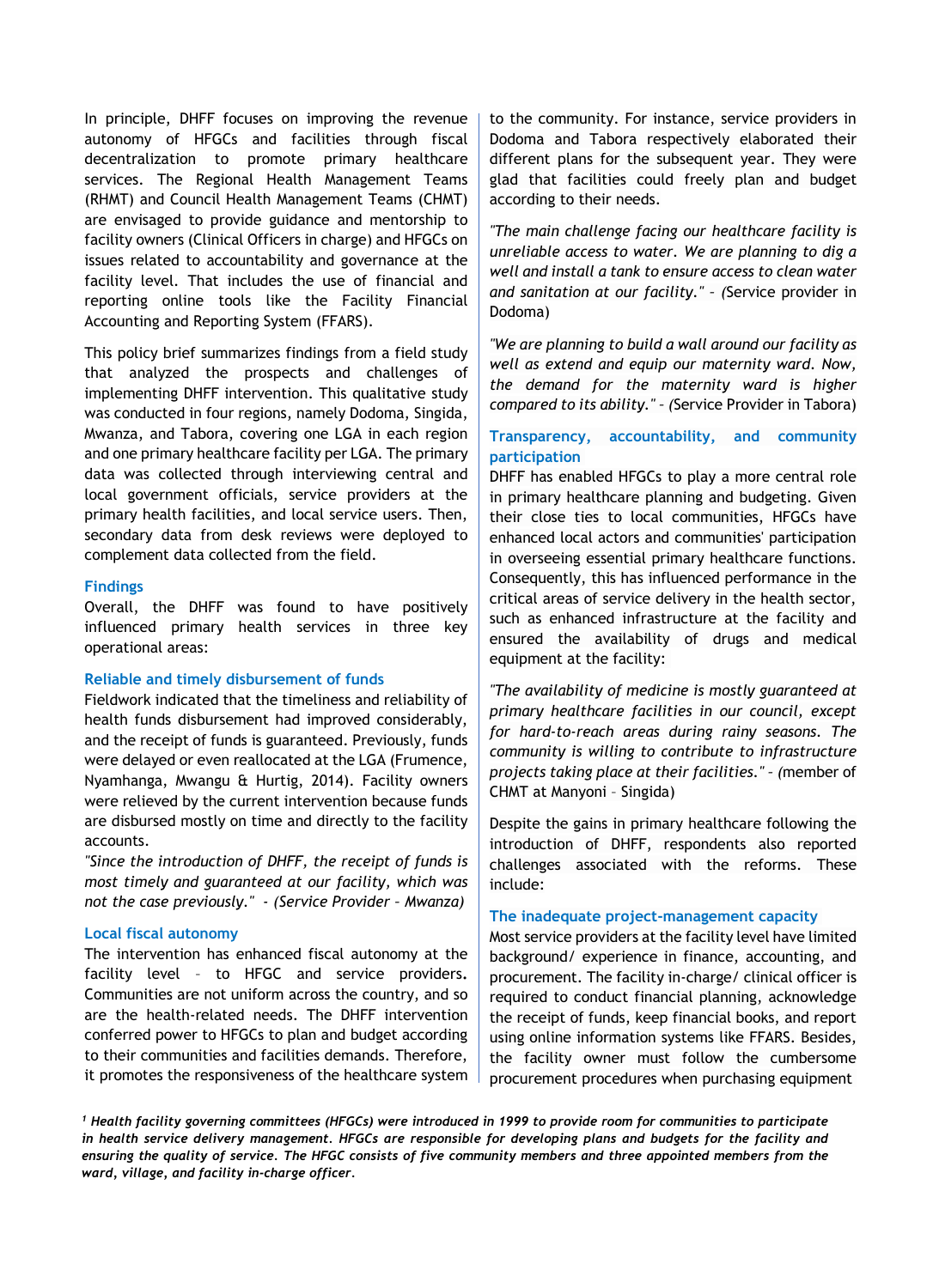for the facility. Facility owners received only one-time training on financial management, which is not enough for a layman in the financial and procurement professional. Consequently, during reporting seasons, service providers complained about spending a considerable amount of time on bookkeeping and reporting instead of attending patients:

*"I have limited knowledge of finance, accounting, and procurement. There is a need for further training on how to use reporting tools like FFARS. The process of financial reporting consumes time, which could be used to attend patients—considering limited healthcare workers at our facility." – (Service Provider in Dodoma)*

#### **Weak supervision capabilities**

HFGCs and service providers rely on their LGAs for technical assistance. LGAs are required to advise facilities on governance and management, including resource mobilization and management, as well as the audit of funds. Supportive supervision and mentorship at the facility level are essential for the health sector to reap the potential of DHFF. However, limited LGA resources – including service vehicles, undermine the ability of the staff at the council level to perform their roles. This challenge is more profound in councils where health facilities are in hard-to-reach areas and far from the LGA offices, thus require extra resources for supervision.

*"We have limited resources (such as vehicles) to visit all facilities, including those under construction for supervision because some are miles away from the council." – (*member of CHMT at Manyoni – Singida)

### **Computer access and internet connectivity**

The DHFF relies on internet connectivity to access the financial reporting software (FFARS - Facility Financial Accounting and Reporting System). However, facilities without computers and internet connectivity can use the manual version of FFARS and then switch to an automated one as soon as the infrastructure allows. Several health facilities—particularly those in rural areas, have limited computer access and suffer from the limited and often unreliable internet connection, hence impede the effectiveness of DHFF as it leads to duplication of work. The accountant has to either visit unconnected facilities to upload manual reports to FFARS. Otherwise, the facility in-charge officer has to divert portions of their work time to travel long distances to access the internet – mostly at internet cafés or the LGA's office.

#### **Conclusions and Policy Recommendations**

In conclusion, the brief has presented the prospects and challenges following the implementation of the DHFF intervention. Findings suggest that healthcare professionals have positively welcomed DHFF reforms. The intervention has led to reliable and timely disbursement of funds at the facility, increase local fiscal autonomy, and enhanced transparency, accountability, and community participation. Apart from the benefits, DHFF encounters some bottlenecks, including inadequate project management capacity, weak supervision capability, limited computer access, and internet connectivity.

The following recommendations are being outlined to improve the implementation of DHFF:

The first is to increase training at the facility level. Regular training is vital for service providers and HFGC to become familiar and comfortable with DHFF interventions and FFARS software. Training at the facility level can be customized for HFGCs and service providers. The training for HFGCs should insist on governance and accountability. Coupled with this, training on computer literacy and financial resource management is essential to service providers, including input procurement and use of financial management systems like FFARS – for financial reporting and PlanREP for budget and planning.

Second, enhance the availability of key human resources and financial resources. Assistant accountants should be recruited for those wards deprived of a health center, as there around 3821 geographical wards without any health center<sup>1</sup>. Since there shortage of human resources in the health sector, appointing assistant accountants can reduce the burden to clinical officers and help them focus on the provision of core healthcare services. As well, ensure access to financial resources at the council level for supervision.

Third, invest in ICT technology and connectivity. The MoHCDGEC and PORALG may liaise with the Universal Communication Service Access Fund (UCSAF) and development partners to boost internet connectivity to primary healthcare facilities. Investments should also be made for enabling infrastructure to support electronic reporting by supplying computers or tablets to the primary health facilities.